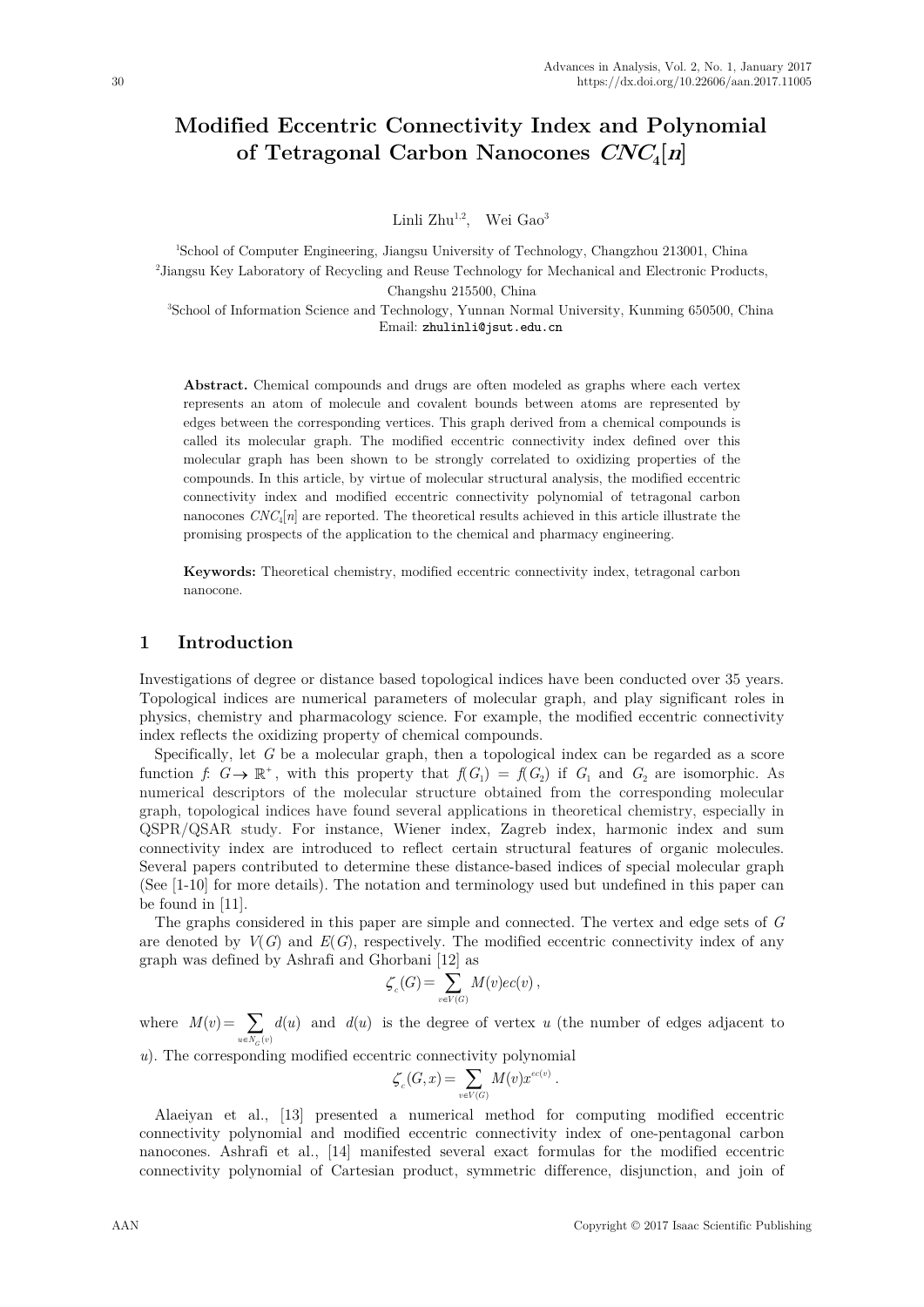graphs.

In this paper, we obtain the modified eccentric connectivity polynomial of tetragonal carbon nanocones  $CNC_4[n]$ .

## **2 Eccentric Index of Tetragonal Carbon Nanocones CNC4[n]**

For the structure of tetragonal carbon nanocones  $CNC_4[n]$  we can refer to Trinajstic [15] and Kumar and Modan [16]. By the graph structure analysis, we see that  $|V(CNC_{\mu}[n])| = 4(n+1)^2$ ,  $\Big| E(CNC_{_4}[n]) \Big| \, = \, 6n^2 \, + \, 10n+4 \;\; , \quad \min\{ ec(CNC_{_4}[n]) \} \, = \, 2n+2 \;\; , \ \ \, \text{and} \quad \, \max\{ ec(CNC_{_4}[n]) \} \, = \, 4n+2 \;\; .$ Thus, all the eccentricities of vertices of  $CNC_4[n]$  are varied between  $2n+2$  and  $4n+2$ . Moreover, there are three classes of vertices in  $CNC_4[n]$ :  $4n^2$  internal vertices of degree three with eccentricities between  $2n + 2$  and  $4n$ , and  $4n$  external vertices of degree 3 with eccentricities between  $3n + 2$  and  $4n + 2$ , and  $4n + 4$  external vertices of degree two with eccentricities between  $3n + 2$  and  $4n + 2$ .

We determine the eccentric connectivity of  $CNC_4[n]$  in terms of algebraic trick, and consider two cases according to the parity of *n*. If  $n \equiv 1 \pmod{2}$ , see Figure 1 as an example, the external vertices of  $CNC_4[n]$  are made of  $(n+1)/2$  classes of vertices of degree 3 with eccentric connectivity equal to  $3n + 2k + 2$  and  $(n+1)/2$  classes of vertices of degree 2 with eccentric connectivity equal to  $3n + 2k + 3$ , where  $0 \le k \le (n-1)/2$ .



**Figure 1.** The eccentric connectivity of *CNC*4[3].

If  $n \equiv 0 \pmod{2}$ , see Figure 2 as an example, the external vertices of  $CNC_4[n]$  are made of  $n/2$ classes of vertices of degree 3 with eccentric connectivity equal to  $3n + 2k + 3$  for  $0 \le k \le (n - 1)$  $2)/2$  and  $(n+2)/2$  classes of vertices of degree 2 with eccentric connectivity equal to  $3n + 2k + 2$ , where  $0 \leq k \leq n/2$ .



**Figure 2.** The eccentric connectivity of *CNC*4[2].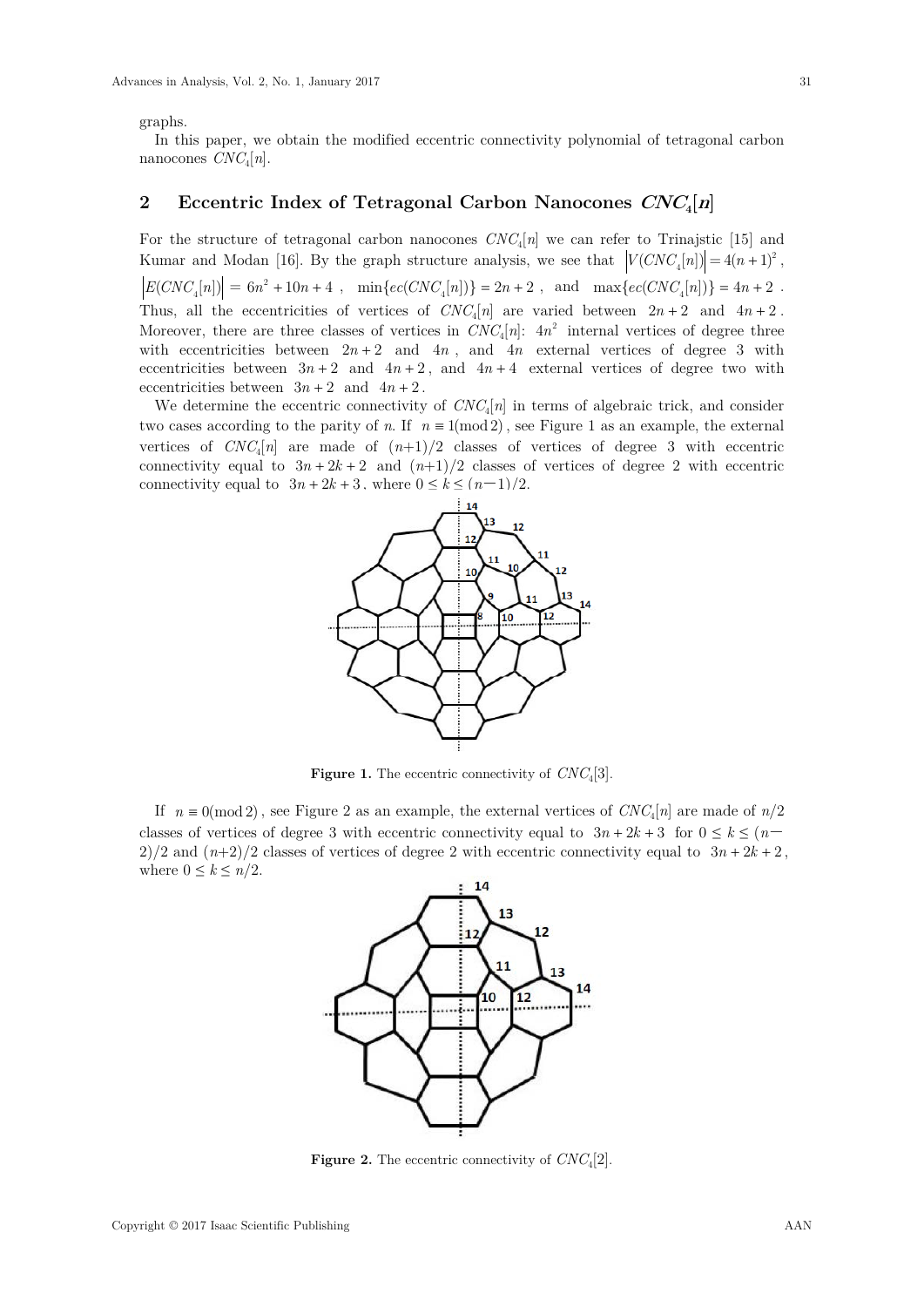Moreover, by the structure analysis, there are four classes of vertex neighborhoods in *CNC*4[*n*]. The product of vertex neighbors degrees is equal to 27 for any internal vertex. Next, there are 4*n* external vertices with degree 3 satisfying that the product of their neighbors degrees is equal to 12. Then, there are exactly eight external vertices with degree 2 satisfying that their neighbors are of degrees 2 and 3 and for all of them, the sum of their neighbors degrees is equal to 6. At last, there are  $4n-4$  vertices with degree 2 such that both neighbors of them are of degree 3.

Now, the main result in this section is stated as follows: **Theorem 1.** Let  $CNC_4[n]$  be the tetragonal carbon nanocones.  $(1)$ If  $n \equiv 1 \pmod{2}$ , then

$$
\zeta_c(CNC_4[n]) = \frac{1}{48}(-21 + 6892n + 15450n^2 + 2660n^3 + 171n^4),
$$
  

$$
\zeta_c(CNC_4[n], x) = 40x^{4n+2} + \sum_{l=0}^{\frac{n-3}{2}} \sum_{k=l}^{l+1} (54k + 8l + 56)x^{4n-k-l+1} +
$$
  

$$
(36n - 8)x^{3n+2} + 36nx^{3n+1} + \sum_{l=0}^{\frac{n-3}{2}} \sum_{k=0}^{1} 9(3n - k - 2l)x^{4n-8l-8}.
$$

(2) If  $n \equiv 0 \pmod{2}$ , then  $\zeta_c(CNC_a[n]) = 108n^3 + 236n^2 + 150n + 32$ ,

$$
\zeta_c(CNC_4[n],x) = \sum_{v \in V(CNC_4[n])} M(v)x^{ec(v)} = \sum_{k=0}^{1} 8(2k+5)x^{4n+2-k} + \sum_{l=0}^{n-4} \sum_{k=l}^{l+1} (64l+120+8k)x^{4n-k-l} + (36n+24)x^{3n+2} + \sum_{l=0}^{n-2} \sum_{k=0}^{1} 9(3n-k-2l+1)x^{4n-8l-4}
$$

Proof. If  $n \equiv 1 \pmod{2}$ , see Figure 1 as an example,  $CNC_4[n] = \bigcup_{i=1}^{\infty}$ *n*  $T_i$ , where  $T_i$  is a partition

of the molecular graph  $CNC_4[n]$ . There are four classes of vertices for each section of  $T_i$ . We infer eight vertices of class 1 with maximum eccentric connectivity  $4n + 2$  and  $M(u) = 5$ . Moreover, there are  $8(n-2l-2)$  vertices of class 2 for  $0 \leq l \leq (n-3)/2$ . The eccentric connectivity of  $4(n - 2l - 2)$  vertices of them equals to  $3n - 2l$  and the eccentric connectivity of other vertices equals to  $3n - 2l - 1$ . For  $l \le k \le l + 1$ , if  $k = l$  then there are eight vertices satisfying  $M(u) = 7$  and 8k vertices having  $M(u) = 9$ . If  $k - l = 1$ , then there are eight vertices such that  $M(u) = 6$  and 8*k* vertices satisfying  $M(u) = 9$ , and the eccentric connectivity of them is equals to  $4n - k - l + 1$  where  $0 \leq l \leq (n-3)/2$ . Furthermore, there are four vertices meeting  $M(u) = 7$ ,  $4n - 4$  vertices satisfying  $M(u) = 9$  and  $ec(u) = 3n + 2$ , and  $4n$  vertices having  $M(u) = 9$  and  $ec(u) = 3n + 1$ . Hence, by the definition of modified eccentric connectivity index and modified eccentric connectivity polynomial, we have

$$
\zeta_c(CNC_4[n]) = \sum_{v \in V(CNC_4[n])} M(v)ec(v) = 40 \cdot (4n+2) + \sum_{l=0}^{\frac{n-3}{2}} \sum_{k=l}^{l+1} (8k \cdot 9 + 8(7-k+l)) \cdot (4n-k-l+1)
$$
  
+
$$
(4 \cdot 7 + (4n-4) \cdot 9) \cdot (3n+2) + 36n \cdot (3n+1) + \sum_{l=0}^{\frac{n-3}{2}} \sum_{k=0}^{1} 9(3n-k-2l) \cdot (4n-8l-8)
$$
  
+
$$
\frac{1}{48}(-21 + 6892n + 15450n^2 + 2660n^3 + 171n^4)
$$
  

$$
\zeta_c(CNC_4[n], x) = \sum_{v \in V(CNC_4[n])} M(v)x^{ec(v)} = 40x^{4n+2} + \sum_{l=0}^{\frac{n-3}{2}} \sum_{k=l}^{l+1} (54k+8l+56)x^{4n-k-l+1} + (36n-8)x^{3n+2}
$$
  
+
$$
36nx^{3n+1} + \sum_{l=0}^{\frac{n-3}{2}} \sum_{k=0}^{1} 9(3n-k-2l)x^{4n-8l-8}
$$

If  $n \equiv 0 \pmod{2}$ , see Figure 2 as an example,  $CNC_{4}[n] = \bigcup_{n=1}^{n}$ molecular graph  $CNC_4[n]$ . There are four classes of vertices for each section of  $T_i$ . We have 4  $T_i$ , where  $T_i$  is a partition of the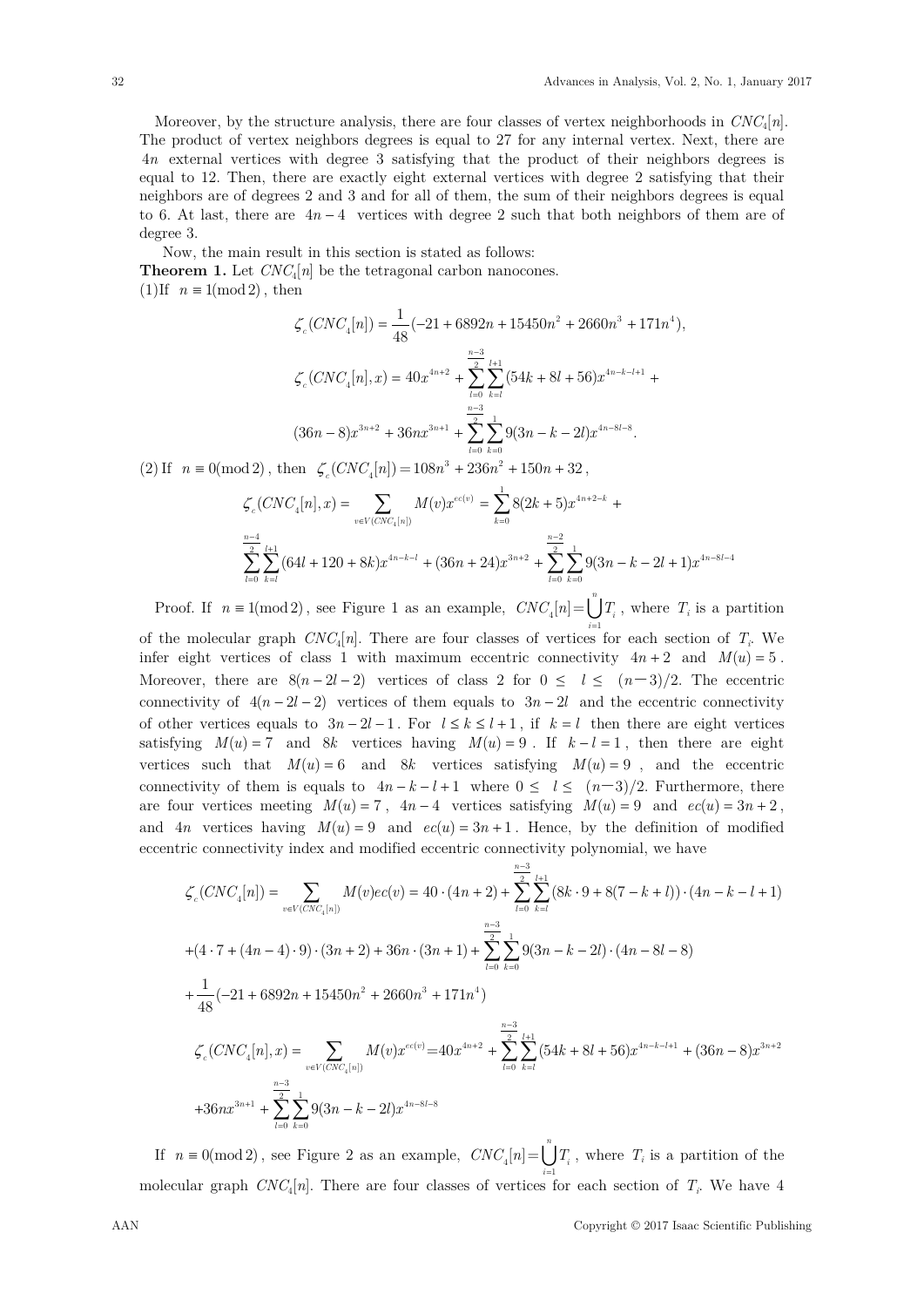vertices with  $M(u) = 6$ , and  $4n$  vertices meeting  $M(u) = 9$  of class 1 have mean eccentric connectivity  $3n + 2$ , and  $8(n - 2l - 1)$  vertices for  $0 \le l \le (n - 2)/2$  satisfy  $M(u) = 9$  of class 2. And the eccentric connectivity of  $4(n-2l-1)$  vertices of this class is equals to  $3n-2l+1$ and the eccentric connectivity of other vertices of this class is equals to  $3n - 2l$ . For  $l \leq k \leq l+1$ , if  $k = l$  then there are  $8l+8$  vertices having  $M(u) = 9$  and eight vertices meeting  $M(u) = 6$ . If  $k - l = 1$  then there are  $8l + 8$  vertices satisfying  $M(u) = 9$  and 8 vertices with  $M(u) = 7$  and  $ec(u) = 4n - l - k$  where  $0 \le l \le (n-4)/2$ . Also there are eight vertices meeting  $M(u) = 5$  and  $ec(u) = 4n + 2$  and eight vertices satisfying  $M(u) = 7$  and  $ec(u) = 4n + 1$ . Thus, using the definition of modified eccentric connectivity index and modified eccentric connectivity polynomial, we get

$$
\zeta_c(CNC_4[n]) = \sum_{v \in V(CNC_4[n])} M(v)ec(v) = \sum_{k=0}^1 8(2k+5) \cdot (4n+2-k) +
$$
  

$$
\sum_{l=0}^{\frac{n-4}{2}} \sum_{k=l}^{l+1} ((8l+8) \cdot 9 + 8(6+k-l)) \cdot (4n-k-l) + (36n+24) \cdot (3n+2) +
$$
  

$$
\sum_{l=0}^{\frac{n-2}{2}} \sum_{k=0}^1 9(3n-k-2l+1) \cdot (4n-8l-4) = 108n^3 + 236n^2 + 150n + 32
$$
  

$$
\zeta_c(CNC_4[n], x) = \sum_{v \in V(CNC_4[n])} M(v) x^{ec(v)} = \sum_{k=0}^1 8(2k+5) x^{4n+2-k} +
$$
  

$$
\sum_{l=0}^{\frac{n-4}{2}} \sum_{k=l}^{l+1} (64l+120+8k) x^{4n-k-l} + (36n+24) x^{3n+2} + \sum_{l=0}^{\frac{n-2}{2}} \sum_{k=0}^1 9(3n-k-2l+1) x^{4n-8l-4}
$$

#### **3 Conclusion**

In our article, by virtue of the molecular graph structural analysis and mathematical derivation, we mainly report the modified eccentric connectivity index and modified eccentric connectivity polynomial of tetragonal carbon nanocones  $CNC_4[n]$ . As the modified eccentric connectivity index and modified eccentric connectivity polynomial are widely used in the analysis of oxidation procedure for chemical compounds, the theoretical conclusion obtained in this article illustrates the promising prospects of the application to the chemical and pharmacy engineering.

**Acknowledgments.** First, we thank the reviewers for their constructive comments in improving the quality of this paper. This work was supported in part by the National Natural Science Foundation of China (61142007), the Open Research Fund by Jiangsu Key Laboratory of Recycling and Reuse Technology for Mechanical and Electronic Products (RRME-KF1612) and the Natural Science Foundation of Jiangsu University of Technology in China (KYY14013).

### **References**

- 1. M. R. Farahani, W. Gao, "On Multiplicative and Redefined Version of Zagreb Indices of V-Phenylenic Nanotubes and Nanotorus", British Journal of Mathematics & Computer Science, vol. 13, no. 5, pp. 1–8, 2016.
- 2. M. R. Farahani, W. Gao, M. R. Rajesh Kanna, "On the Omega Polynomial of A Family of Hydrocarbon Moleculs 'Polycyclic Aromatic Hydrocarbons PAHk'", Asian Academic Research Journal of Multidisciplinary, vol. 2, no. 7, pp. 263-268, 2015.
- 3. M. R. Farahani, W. Gao, M. R. Rajesh Kanna, "The Connective Eccentric Index for An Infinite Family of Dendrimers", Indian Journal of Fundamental and Applied Life Sciences, vol. 5, no. S4, pp. 766-771, 2015.
- 4. M. R. Farahani, M. R. Rajesh Kanna, W. Gao, "The Edge-Szeged Index of the Polycyclic Aromatic Hydrocarbons PAHk", Asian Academic Research Journal of Multidisciplinary, vol. 5, no. 6, pp. 136-142, 2015.